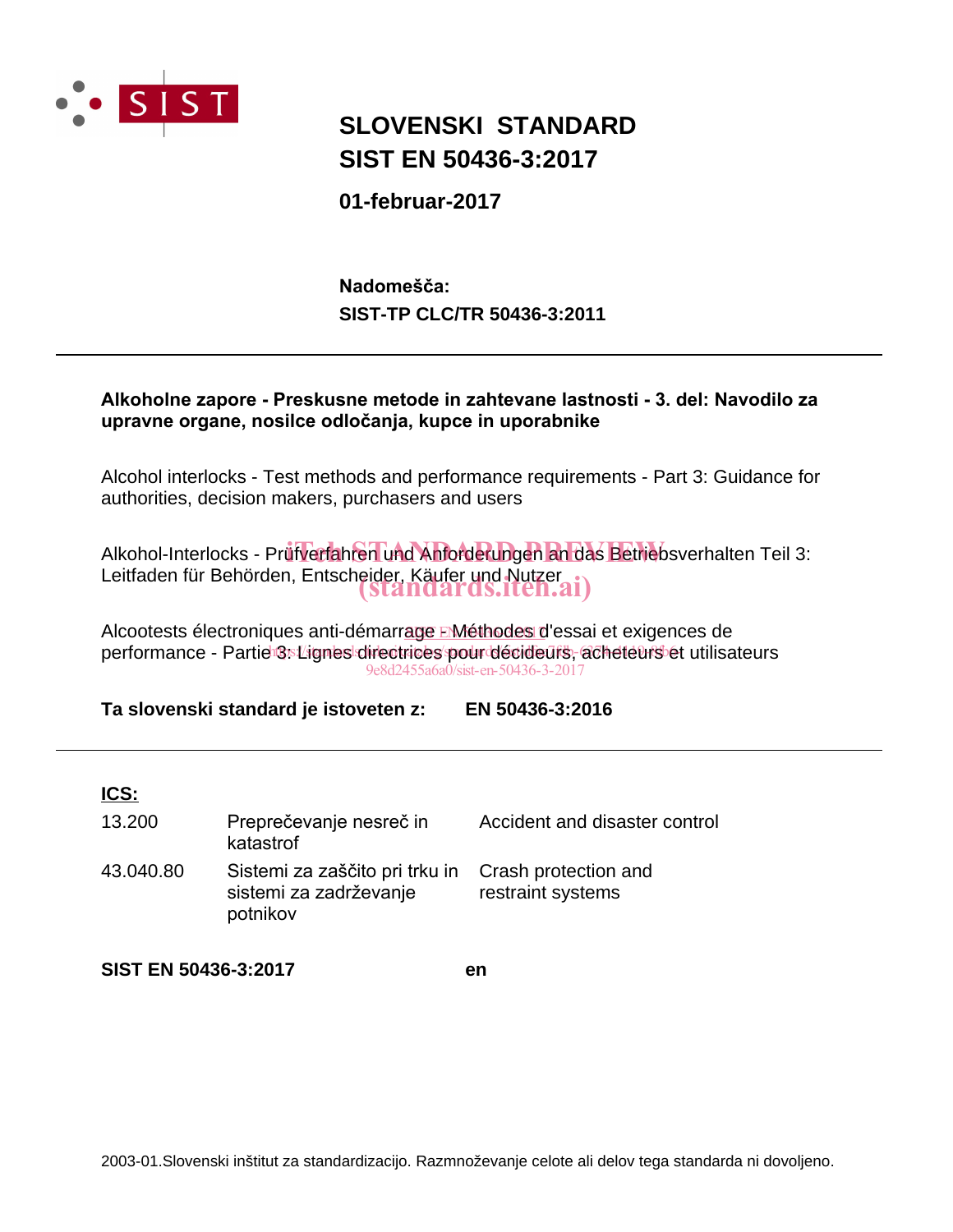

# iTeh STANDARD PREVIEW (standards.iteh.ai)

SIST EN 50436-3:2017 https://standards.iteh.ai/catalog/standards/sist/dfae7fdb-6374-4119-8fb6- 9e8d2455a6a0/sist-en-50436-3-2017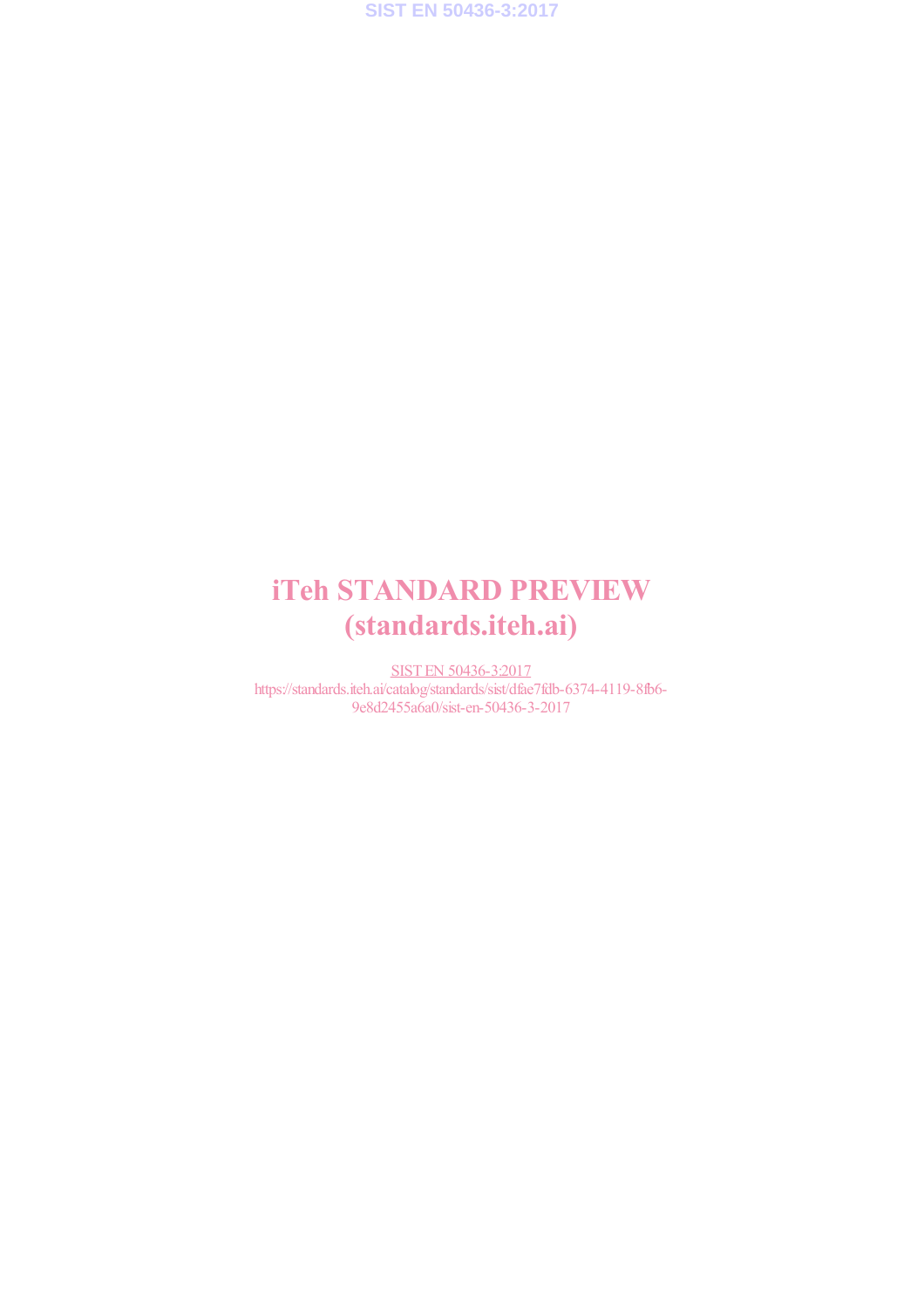#### **SIST EN 50436-3:2017**

# EUROPEAN STANDARD NORME EUROPÉENNE EUROPÄISCHE NORM

## **EN 50436-3**

December 2016

ICS 71.040.40; 43.040.10 Supersedes CLC/TR 50436-3:2010

English Version

## Alcohol interlocks - Test methods and performance requirements - Part 3: Guidance for authorities, decision makers, purchasers and users

thylotests antidémarrage - Méthodes d'essais et exigences de performance - Partie 3 : Document d'orientation pour les autorités, les décideurs, les acheteurs et les utilisateurs

Alkohol-Interlocks - Prüfverfahren und Anforderungen an das Betriebsverhalten - Teil 3: Leitfaden für Behörden, Entscheider, Käufer und Nutzer

This European Standard was approved by CENELEC on 2016-10-31. CENELEC members are bound to comply with the CEN/CENELEC Internal Regulations which stipulate the conditions for giving this European Standard the status of a national standard without any alteration.

Up-to-date lists and bibliographical references concerning such national standards may be obtained on application to the CEN-CENELEC iTeh STANDARD PREVIEW Management Centre or to any CENELEC member.

This European Standard exists in three official versions (English, French, German). A version in any other language made by translation This European Standard exists in three official versions (English, French, German). A version in any other language made by translation<br>under the responsibility of a CENELEC me<mark>mber into its own language and notified</mark> to t same status as the official versions.

CENELEC members are the national electrotechnical committees of Austria, Belgium, Bulgaria, Croatia, Cyprus, the Czech Republic, CENELEC members are the national electrolechmical Committees of Austria, Belgium, Bulgana, Croatia, Cyprus, the Czech Republic,<br>Denmark, Estonia, Finland, Former Yugoslav Republic of Macedonia, France, Germany, Greece, Hun Lithuania, Luxembourg, Malta, the Netherlands, Norway, Poland, Portugal, Romania, Slovakia, Slovenia, Spain, Sweden, Switzerland, Turkey and the United Kingdom. 9e8d2455a6a0/sist-en-50436-3-2017



European Committee for Electrotechnical Standardization Comité Européen de Normalisation Electrotechnique Europäisches Komitee für Elektrotechnische Normung

**CEN-CENELEC Management Centre: Avenue Marnix 17, B-1000 Brussels**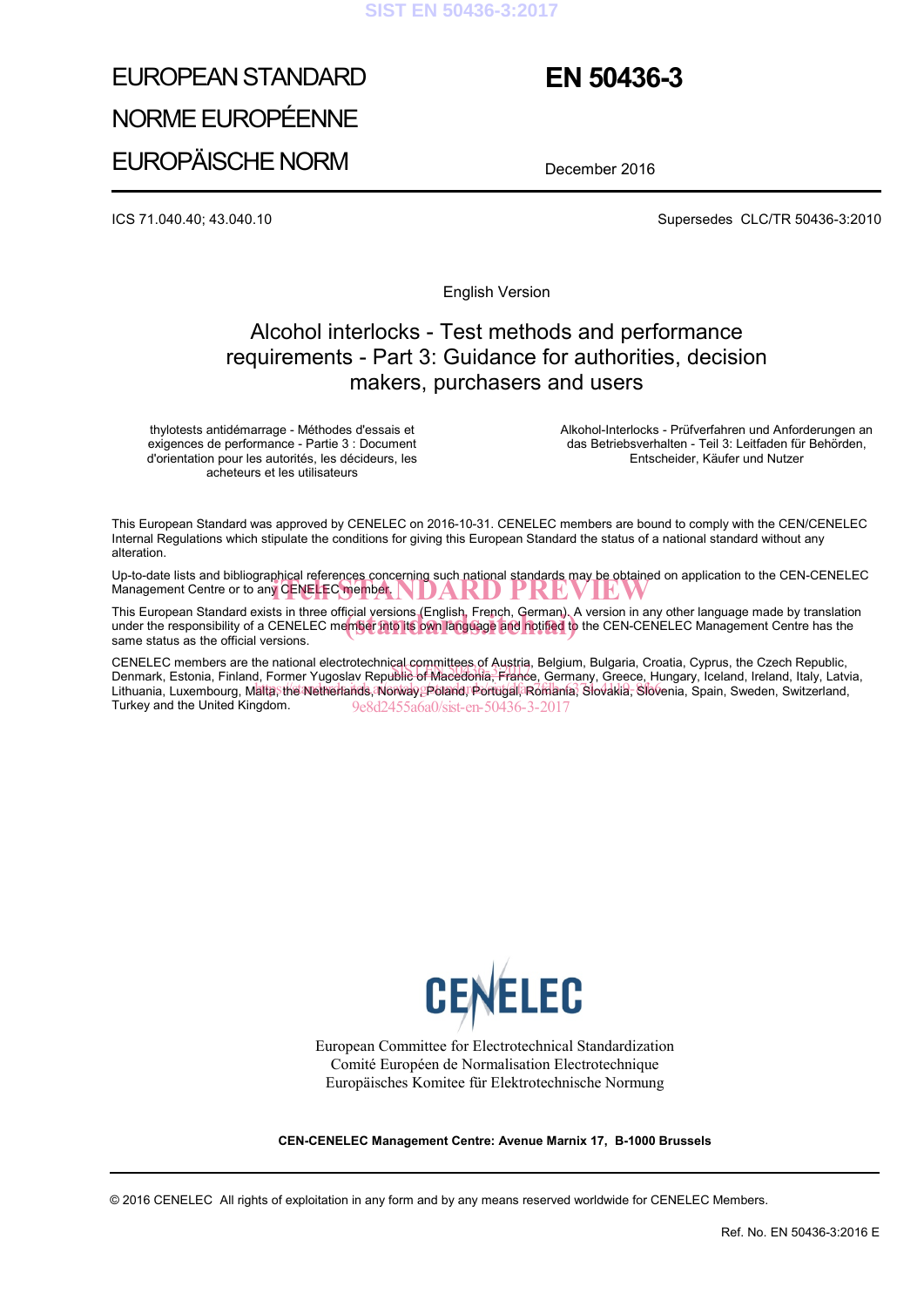## **Contents**

| 1            |                                                                            |                |  |
|--------------|----------------------------------------------------------------------------|----------------|--|
| $\mathbf{2}$ |                                                                            |                |  |
| 3            |                                                                            |                |  |
| 4            |                                                                            |                |  |
|              | 4.1                                                                        |                |  |
|              | 4.2                                                                        |                |  |
|              | 4.3                                                                        |                |  |
| 5            |                                                                            |                |  |
| 6            | Introduction of alcohol interlocks for commercial and professional use  12 |                |  |
|              | 6.1                                                                        |                |  |
|              | 6.2                                                                        |                |  |
|              | 6.3                                                                        |                |  |
|              | 6.4                                                                        |                |  |
|              | 6.5                                                                        | EN 50436-3:201 |  |
| 7            |                                                                            |                |  |
|              | 7.1                                                                        |                |  |
|              | 7.2                                                                        |                |  |
| 8            |                                                                            |                |  |
|              | 8.1                                                                        |                |  |
| 8.1.1        |                                                                            |                |  |
| 8.1.2        |                                                                            |                |  |
|              | 8.2                                                                        |                |  |
| 8.2.1        |                                                                            |                |  |
| 8.2.2        |                                                                            |                |  |
| 8.2.3        |                                                                            |                |  |
| 8.2.4        |                                                                            |                |  |
|              | 8.3                                                                        |                |  |
|              | 8.4                                                                        |                |  |
| 8.4.1        |                                                                            |                |  |
| 8.4.2        |                                                                            |                |  |
|              | 8.5                                                                        |                |  |
|              | 8.6                                                                        |                |  |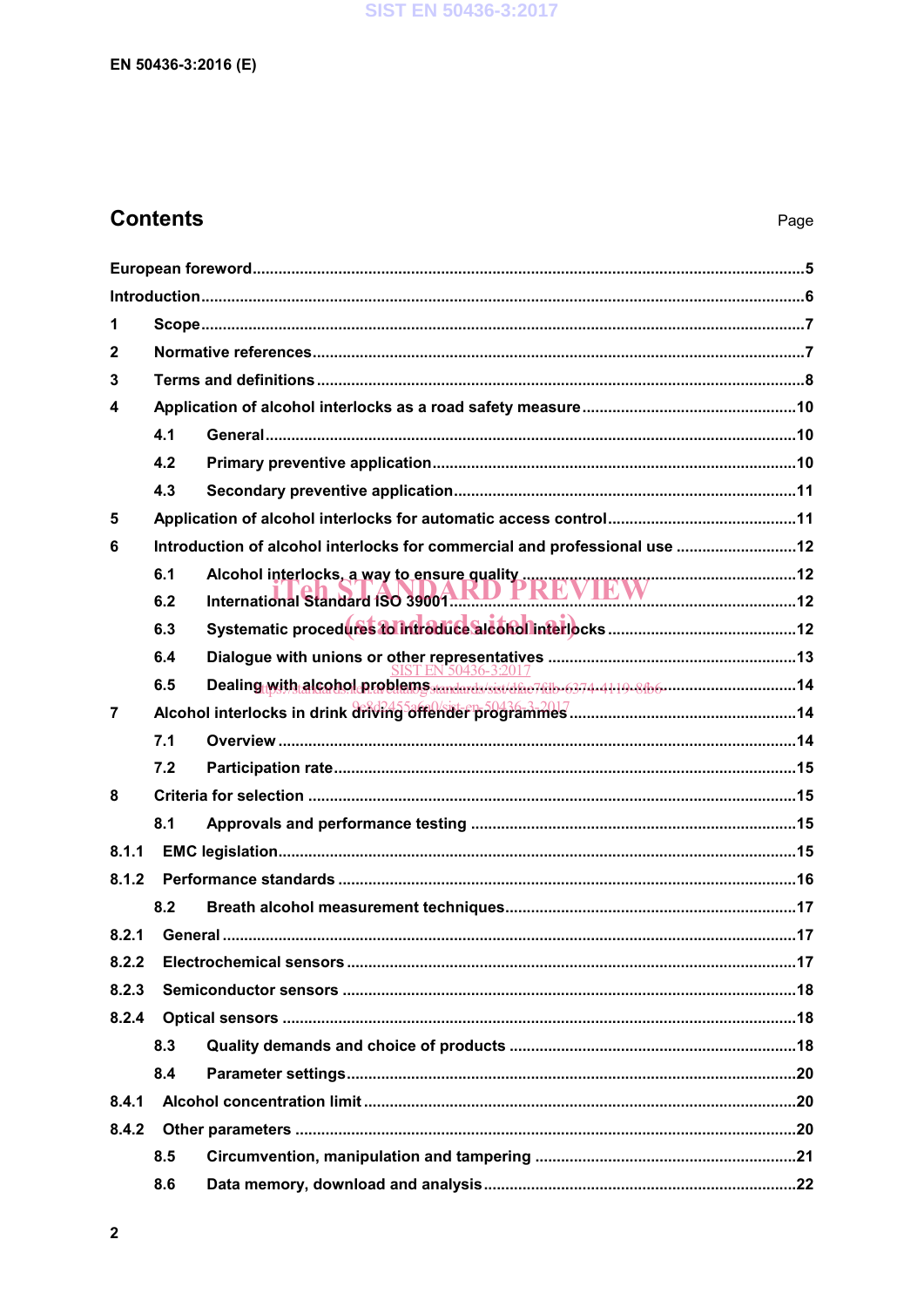| 9    |                                                                                             |                                                                                                                           |  |
|------|---------------------------------------------------------------------------------------------|---------------------------------------------------------------------------------------------------------------------------|--|
|      | 9.1                                                                                         |                                                                                                                           |  |
|      | 9.2                                                                                         |                                                                                                                           |  |
|      | 9.3                                                                                         |                                                                                                                           |  |
| 10   |                                                                                             |                                                                                                                           |  |
|      | 10.1                                                                                        |                                                                                                                           |  |
|      | 10.2                                                                                        |                                                                                                                           |  |
|      | 10.3                                                                                        |                                                                                                                           |  |
|      | 10.4                                                                                        |                                                                                                                           |  |
|      |                                                                                             |                                                                                                                           |  |
|      |                                                                                             |                                                                                                                           |  |
|      | 10.5                                                                                        |                                                                                                                           |  |
|      | 10.6                                                                                        |                                                                                                                           |  |
|      | 10.7                                                                                        |                                                                                                                           |  |
|      | 10.8                                                                                        |                                                                                                                           |  |
| 11   |                                                                                             |                                                                                                                           |  |
|      | 11.1                                                                                        | Training j'Teh STANDARD PREVIEW                                                                                           |  |
|      | 11.2                                                                                        |                                                                                                                           |  |
|      | 11.3                                                                                        |                                                                                                                           |  |
| 12   |                                                                                             |                                                                                                                           |  |
| 13   |                                                                                             | Conclusion https://standards.iteh.ai/catalog/standards/sist/dfae7fdb-6374-4119-8fb6-<br>9e8d2455a6a0/sist-en-50436-3-2017 |  |
|      |                                                                                             |                                                                                                                           |  |
| A.1  |                                                                                             |                                                                                                                           |  |
| A.2  |                                                                                             |                                                                                                                           |  |
| A.3  |                                                                                             |                                                                                                                           |  |
| A.4  |                                                                                             |                                                                                                                           |  |
| A.5  |                                                                                             |                                                                                                                           |  |
| A.6  |                                                                                             | Can a sober person blow into the alcohol interlock to allow an impaired person to                                         |  |
| A.7  |                                                                                             | Do alcohol interlocks detect tampering or attempts to bypass them ?31                                                     |  |
| A.8  |                                                                                             |                                                                                                                           |  |
| A.9  |                                                                                             |                                                                                                                           |  |
| A.10 |                                                                                             |                                                                                                                           |  |
| A.11 |                                                                                             |                                                                                                                           |  |
| A.12 |                                                                                             |                                                                                                                           |  |
|      | A.13 What happens if the alcohol interlock is defective ? Can the motor then be started ?31 |                                                                                                                           |  |
|      |                                                                                             | A.14 What happens if the alcohol interlock becomes defective while the motor is                                           |  |
|      |                                                                                             |                                                                                                                           |  |
|      |                                                                                             |                                                                                                                           |  |
|      |                                                                                             |                                                                                                                           |  |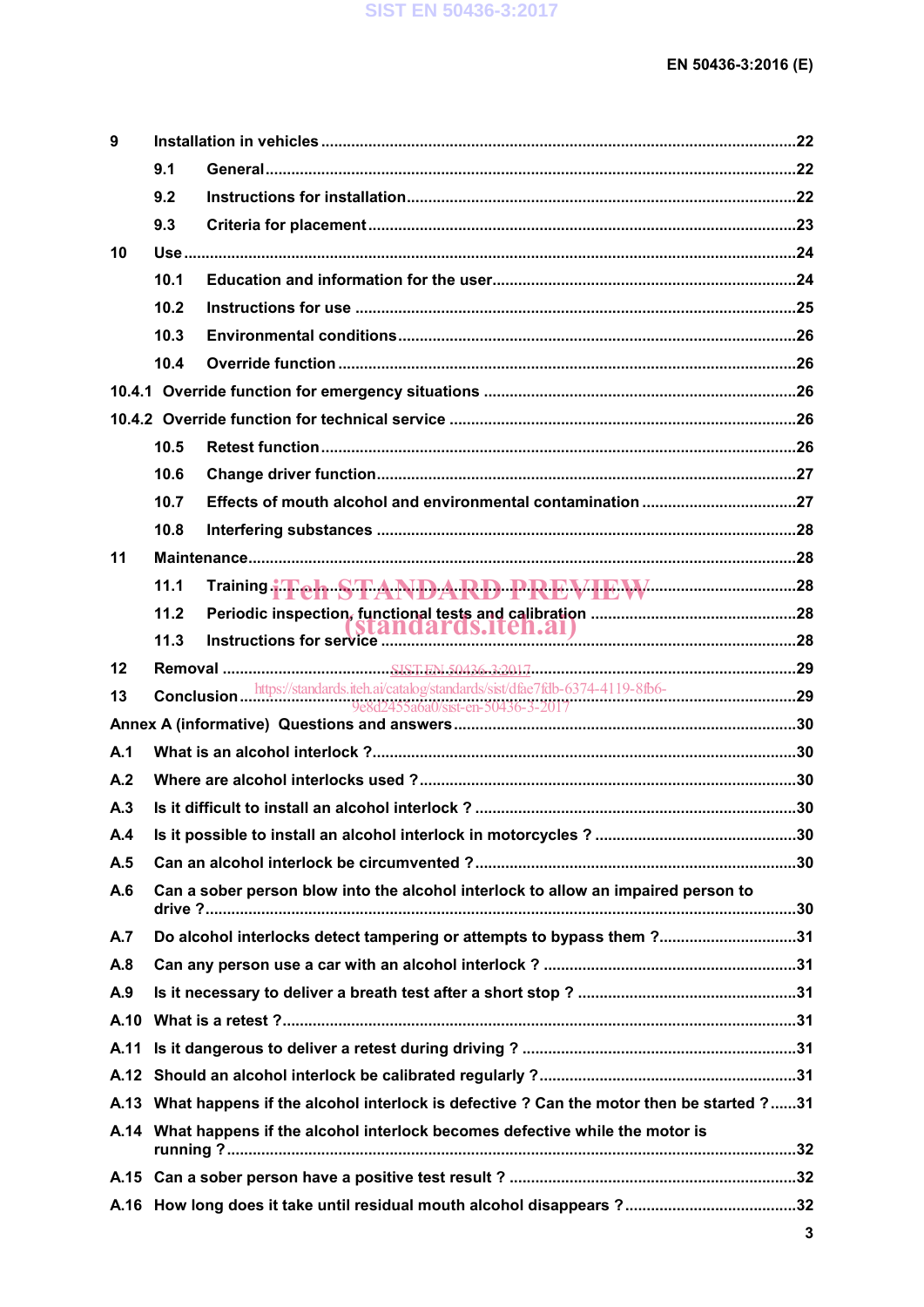|               | A.17 What happens if a person has taken medicines containing alcohol?33             |  |
|---------------|-------------------------------------------------------------------------------------|--|
|               | A.18 How effective are alcohol interlocks in preventing (repeat) drink driving ?33  |  |
|               |                                                                                     |  |
|               |                                                                                     |  |
|               | Annex B (informative) Items to be considered when selecting an alcohol interlock 34 |  |
|               |                                                                                     |  |
|               | Annex D (informative) Basic steps of a drink-driving-offender programme 39          |  |
|               |                                                                                     |  |
| <b>Tables</b> |                                                                                     |  |
|               | Table C.1 - Summary of typical parameter settings of alcohol interlocks 35          |  |
|               | Table D.1 - Summary of typical steps of drink-driving-offender programme39          |  |

# iTeh STANDARD PREVIEW (standards.iteh.ai)

SIST EN 50436-3:2017 https://standards.iteh.ai/catalog/standards/sist/dfae7fdb-6374-4119-8fb6- 9e8d2455a6a0/sist-en-50436-3-2017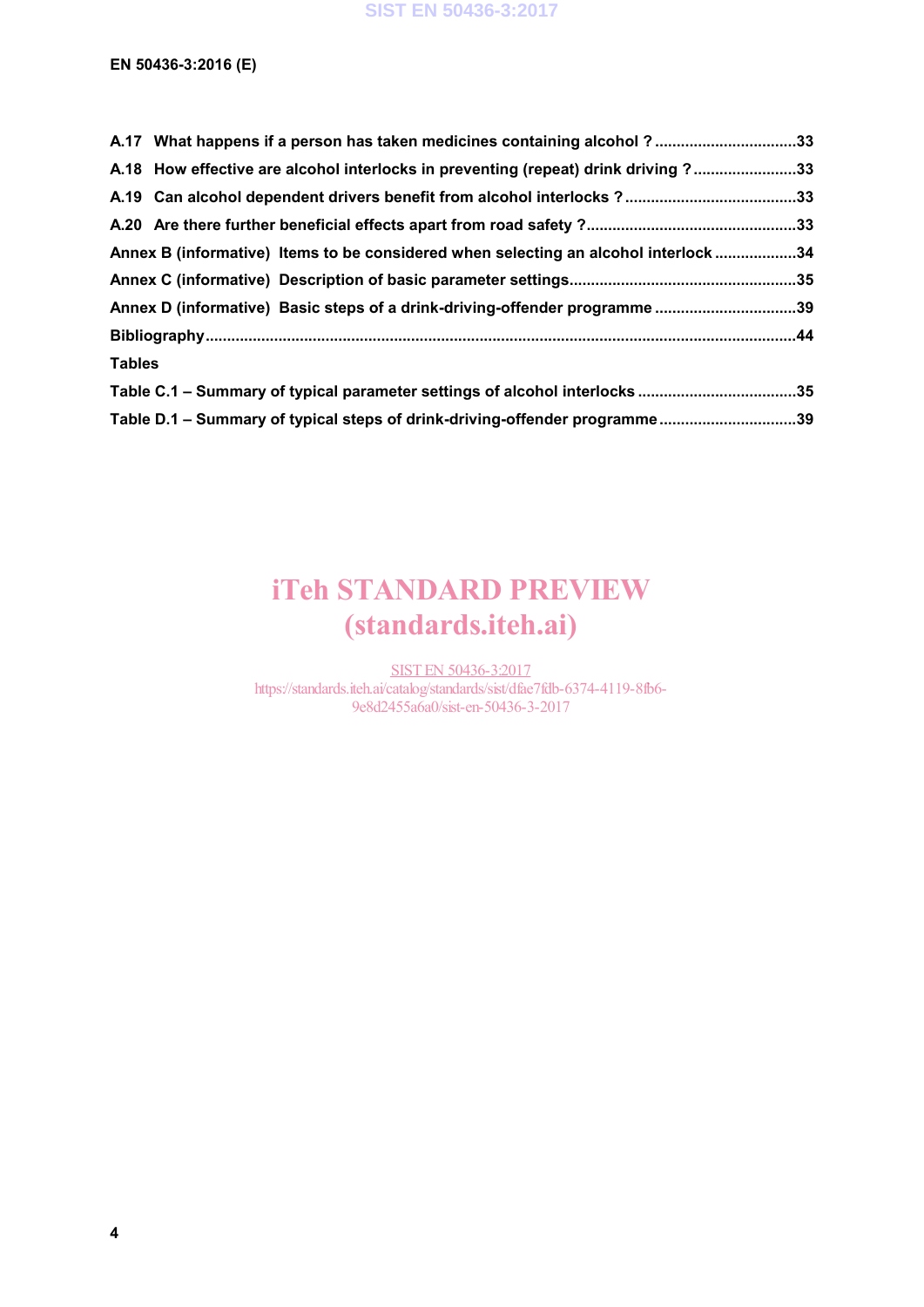## **European foreword**

This document (EN 50436-3:2016) has been prepared by CLC/BTTF 116-2 "Alcohol interlocks".

The following dates are fixed:

have to be withdrawn

| $\bullet$ | latest date by which this document<br>has to be implemented<br>at national level by publication of an identical<br>national standard or by endorsement | (dop) | $[2017 - 10 - 31]$ |
|-----------|--------------------------------------------------------------------------------------------------------------------------------------------------------|-------|--------------------|
|           | latest date by which the national standards<br>conflicting with this document                                                                          | (dow) | $[2019-10-31]$     |

This document supersedes CLC/TR 50436-3:2010.

Attention is drawn to the possibility that some of the elements of this document may be the subject of patent rights. CENELEC shall not be held responsible for identifying any or all such patent rights.

EN 50436-3:2016 includes the following significant technical changes with respect to CLC/TR 50436-3:2010:

- Clause 3: definitions are added for primary prevention and secondary prevention.
- Clause 4: this clause has been revised including primary prevention and secondary prevention.
- Clause 5: the former content for auto<u>matic access control</u> is now in a separate clause.
- https://standards.iteh.ai/catalog/standards/sist/dfae7fdb-6374-4119-8fb6-
- Subclause 6.2: the chapter on International Standard ISO 39001 is added.
- Clause 7: the chapter on alcohol interlocks in drink driving offender programmes is added.
- Subclause 8.1: the text is updated with respect to the current legislation.
- Informative Annex C with a description of basic parameter settings is added.
- Informative Annex D with a description of basic steps of a drink driving offender programme is added.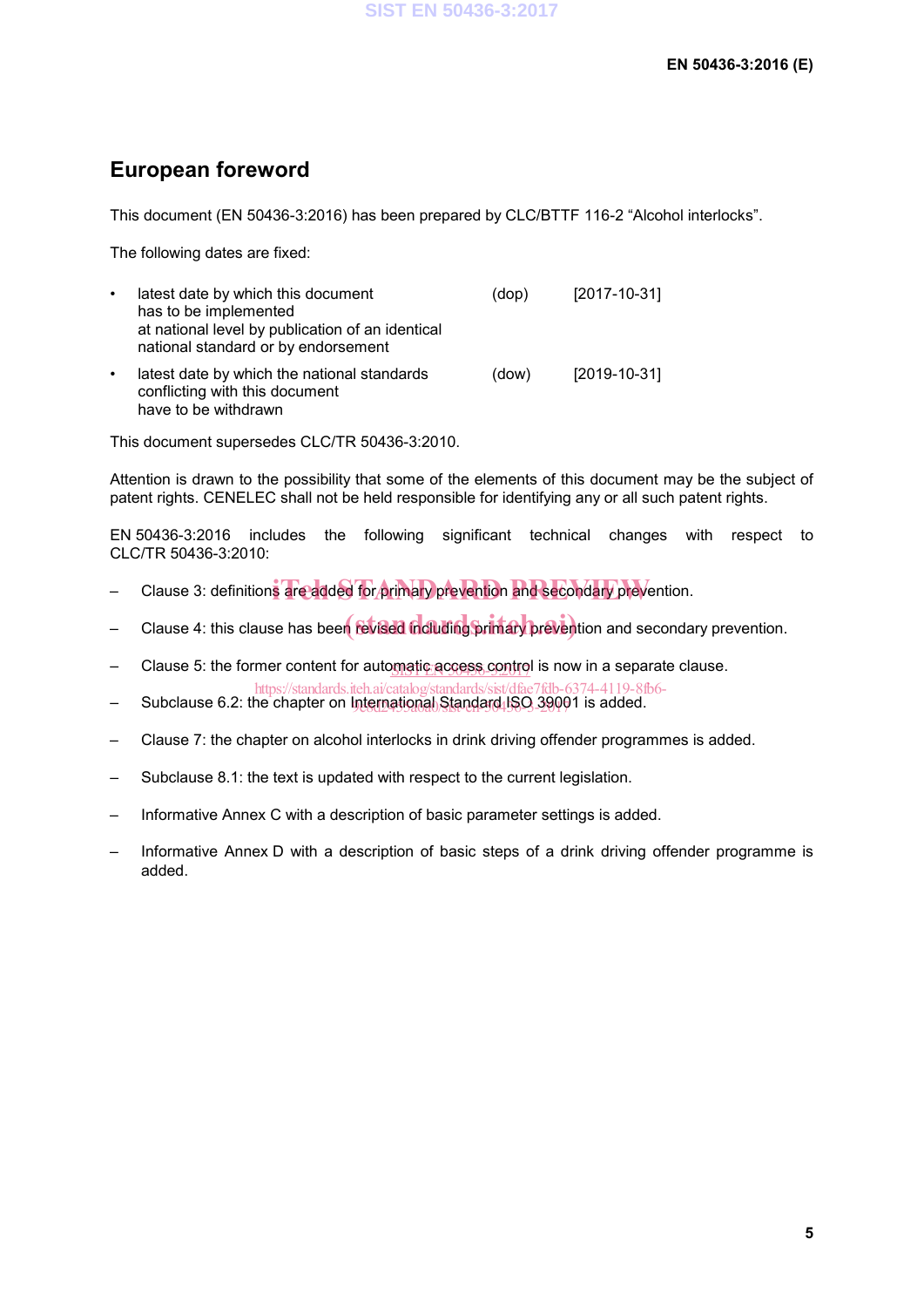## **Introduction**

According to the European Transport Safety Council (ETSC), in about a quarter of the fatal accidents that occur in traffic on European roads, alcohol impairment has been a contributory factor. Drinkdriving is found in all social classes and professional categories, often without their families, friends, colleagues or supervisors knowing about it. In those cases where there actually is an awareness, it is often difficult to know how to act or confront the problem. A strategy has been drawn up within the European Commission to decrease alcohol related injuries as well as to support countries that are working in different ways to tackle the problem of drink-driving.

One strategy to decrease alcohol-related accidents is to implement the use of alcohol interlocks. The main purpose of alcohol interlocks is to prevent persons with breath alcohol concentrations exceeding a set limit value from driving a vehicle.

The use of alcohol interlocks in the vehicles of drink-driving offenders was started in the USA in 1985 and followed a few years later in Canada. From the end of the 1990s, the use of alcohol interlocks has spread worldwide, especially in Australia and several European countries. In Sweden, offender programmes started in 1999, followed closely by the use of alcohol interlocks for quality assurance of transportation. Further examples for the implementation of alcohol interlocks saving human lives every year in Europe are Finland, France and the Netherlands. A continuously updated overview is published by ETSC (www.etsc.eu).

There are several areas in which alcohol interlocks may be used:

- installed in a vehicle as a general preventive measure for the promotion of traffic safety; or
- in vehicles as ordered by a court or an administrative authority as part of a drink-driving offender programme; or
- for persons subject to a medical or rehabilitation programme; or SIST EN 50436-3:2017
- https://standards.iteh.ai/catalog/standards/sist/dfae7fdb-6374-4119-8fb6- 455a6a0/sist-en-50436-3-20
- as a safety measure for the access to machinery or certain restricted areas.

This guidance for authorities, governments, political decision makers, transport companies, purchasers, unions and users contains numerous recommendations for those interested in the use of alcohol interlocks. However, it is not mandatory and it does not contain any requirements.

This European Standard is part of a series of European Standards which mainly describe test methods and requirements for alcohol interlocks. It is assumed that the recommendations given in this document are used for alcohol interlocks fulfilling the requirements of one or more of the performance standards of this series.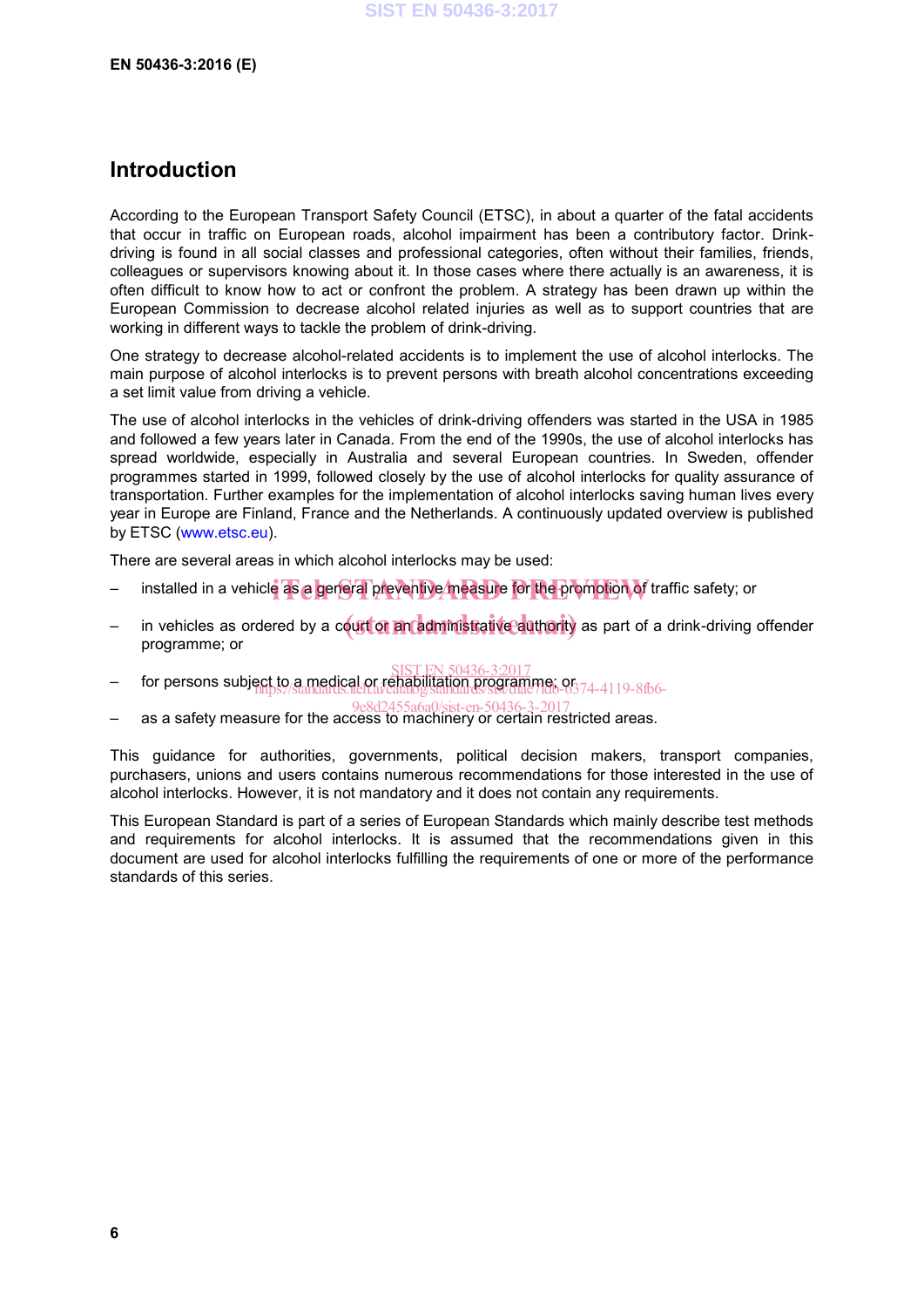### **1 Scope**

An alcohol interlock is a system comprising a breath alcohol measuring instrument and an immobiliser which may be easily installed in motor vehicles as passenger cars, coaches, taxis, hazardous goods transporters, lorries, trams, trains, motorcycles, boats, or snow mobiles. Before the vehicle motor can be started or the vehicle can be moved, a breath sample needs to be provided to the alcohol interlock, normally through a mouthpiece. Once the breath alcohol measurement has been performed, the alcohol interlock will prevent drivers from starting the motor if they have an alcohol concentration above a predetermined limit value. This limit may be set at the legal limit of a respective country or lower.

Alcohol interlocks that meet the relevant European Standards detect, for example, if the sample is delivered by a human being. They are also capable of preventing and detecting tampering with the instrument.

Additional parts of the system may include identity checking or recording mechanisms.

The purpose of this European Standard is to give practical guidance for selection, installation, use and maintenance of alcohol interlocks. It is directed to all those who have an interest in alcohol interlocks as well as companies selling and installing alcohol interlocks, purchasers and users for commercial, professional or private use. The European Standard gives information about the alcohol interlock and how it is to be used.

This European Standard describes alcohol interlocks for use in vehicles as a general preventive measure in traffic safety as well as for use in drink driving offender programmes. However, information provided may also be useful for alcohol interlocks in other applications.

#### iTeh STANDARD PREVIEW

# **2 Normative references** (standards.iteh.ai)

The following documents, in whole or in part nare agermatively referenced in this document and are Transmitted indispensable for its application. For dated references, only the edition cited applies. For undated references, the latest edition of the referenced document (including any amendments) applies.

EN 50436-1:2014, *Alcohol interlocks - Test methods and performance requirements - Part 1: Instruments for drink-driving-offender programs*

EN 50436-2:2014, *Alcohol interlocks - Test methods and performance requirements - Part 2: Instruments having a mouthpiece and measuring breath alcohol for general preventive use*

EN 50436-6:2015, *Alcohol interlocks - Test methods and performance requirements - Part 6: Data security*

NOTE The technology of alcohol interlocks is rapidly evolving, and further innovations can be expected, which could be considered in future amendments or new parts of these European Standards.

ISO 39001:2012, *Road traffic safety (RTS) management systems - Requirements with guidance for use*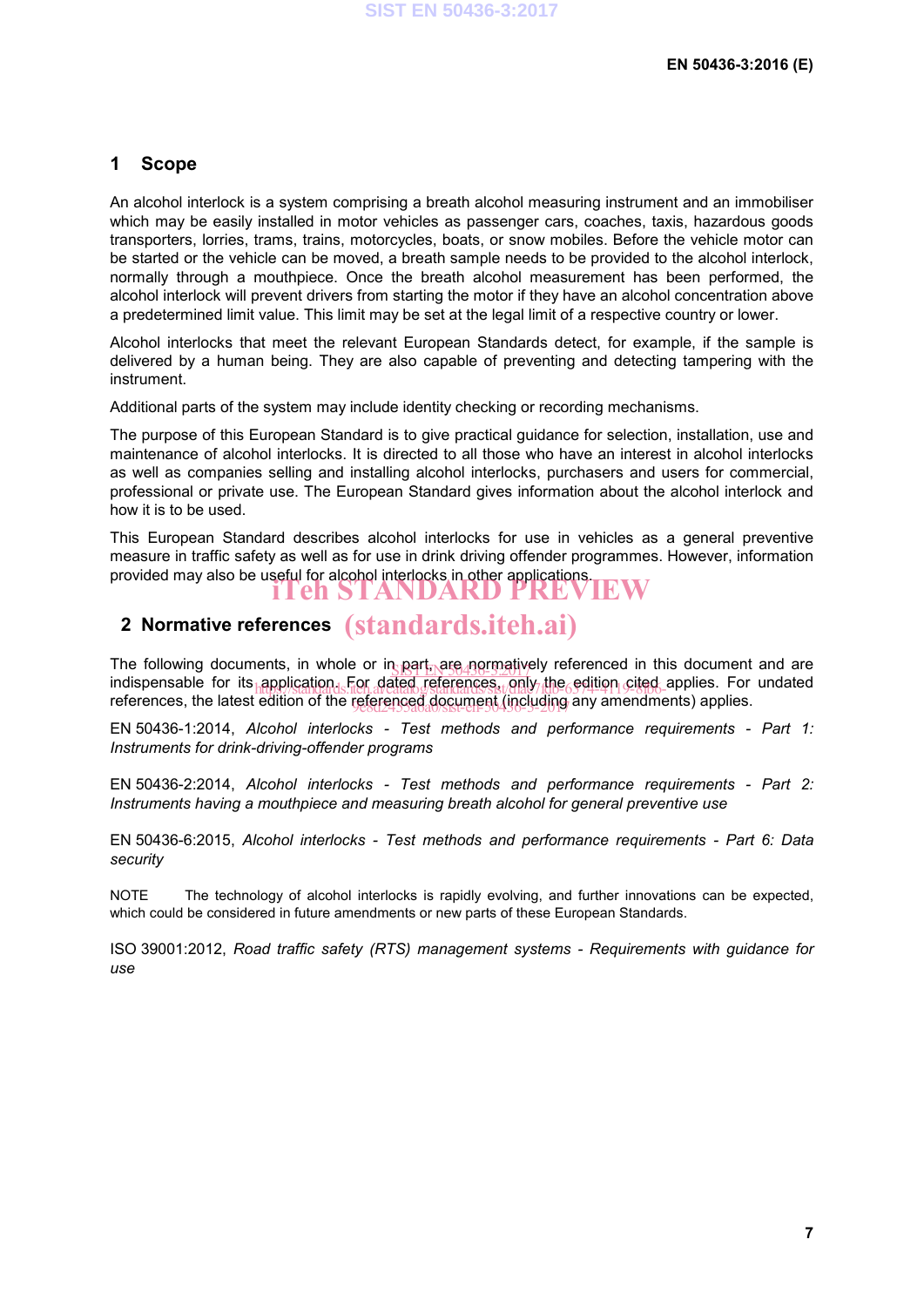### **3 Terms and definitions**

For the purposes of this document, the following terms and definitions, given in EN 50436-1:2014, apply.

#### **3.1**

#### **alcohol interlock**

device which is normally in the blocking state when installed to prevent the starting of the vehicle motor, and which can be brought into the not-blocking state only after the presentation and analysis of a breath sample with an alcohol concentration below a limit value

Note 1 to entry: It normally consists of a handset and a control unit electrically connected to the vehicle.

Note 2 to entry: In this European Standard the expression "starting of the vehicle motor" includes provision of an output signal from the alcohol interlock to the vehicle to enable the starting, operation or movement of the vehicle.

#### **3.2**

#### **Breath Alcohol Concentration**

#### **BrAC**

mass concentration of ethanol, expressed in mg/l (milligram ethanol per litre breath air), in a breath sample delivered into an alcohol interlock

#### **3.3**

#### **breath sample** iTeh STANDARD PREVIEW

breath air sample taken under forced expiration (standards.iteh.ai)

#### **3.4**

### **accepted breath sample**

SIST EN 50436-3:2017

breath sample fulfilling<sub>p</sub>set<sub>td</sub>requirements for yolume. Iow aexhalation time and other human breath sample characteristics 9e8d2455a6a0/sist-en-50436-3-2017

NOTE 1 to entry: The acceptance of a breath sample is independent from the alcohol concentration.

#### **3.5**

#### **breath test**

providing a breath sample to an alcohol interlock

#### **3.6**

#### **mouthpiece**

part through which the breath sample is delivered into the alcohol interlock

#### **3.7**

#### **blocking state**

state in which the alcohol interlock inhibits the starting of the vehicle motor

#### **3.8**

### **not-blocking state**

state in which the vehicle motor can be started

#### **3.9**

#### **breath alcohol concentration limit**

set value of the breath alcohol concentration at or above which the vehicle motor will be prevented from being started

#### **3.10**

**initial test**

breath test provided before the vehicle motor is started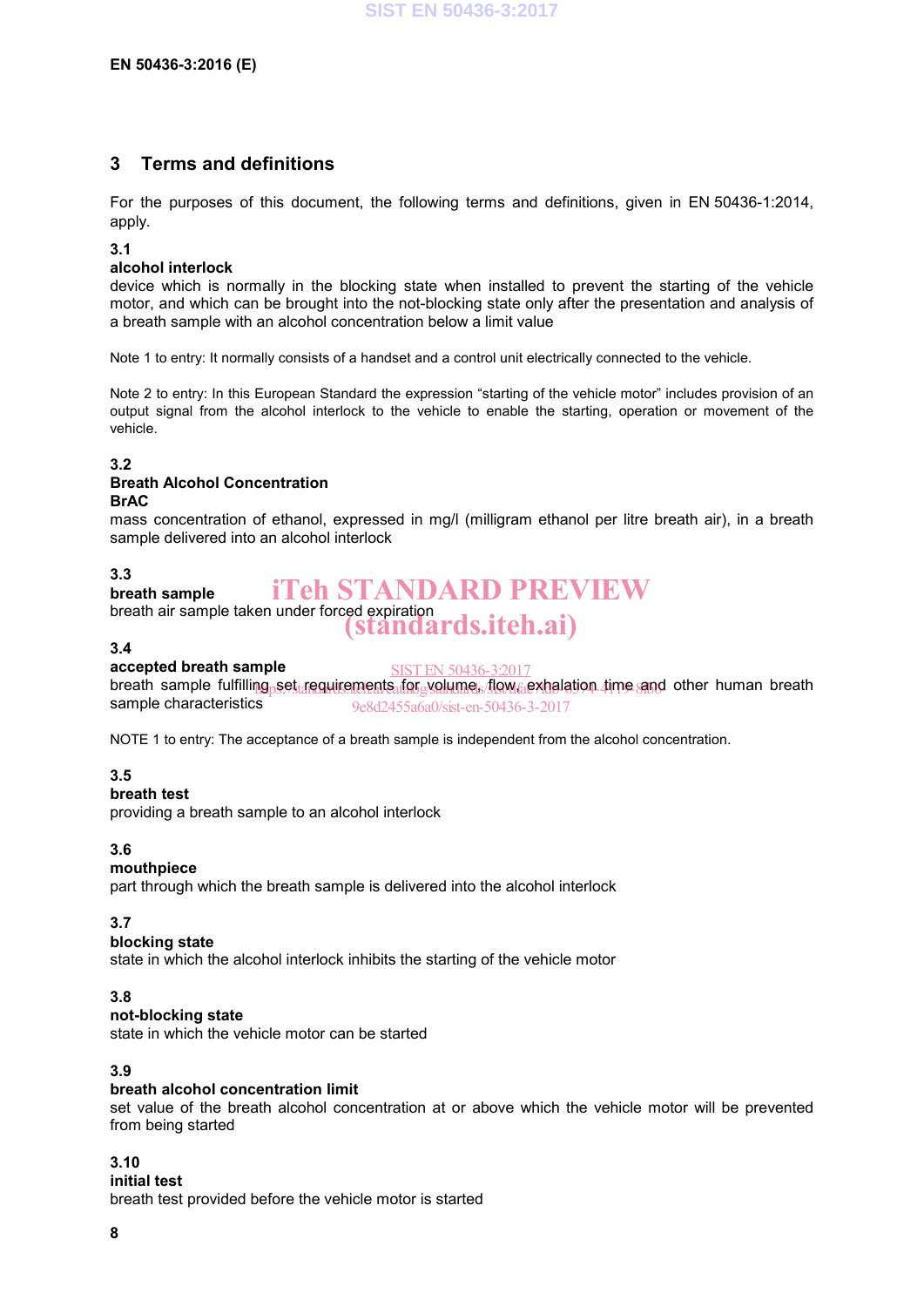#### **3.11**

#### **retest**

breath test provided after the vehicle motor has started

NOTE 1 to entry: The retest function is a measure to assist in the detection of circumvention.

#### **3.12**

#### **start period**

time interval after an accepted breath sample with an alcohol concentration below the breath alcohol concentration limit has been delivered, during which the vehicle motor may be started

#### **3.13**

#### **restart period**

time interval after the ignition is switched off during which the vehicle motor may be started again without the delivery of another breath sample

NOTE 1 to entry: This restart period is intended to ensure the drivers ability to restart the vehicle motor after a stall situation.

#### **3.14**

#### **override**

method of allowing the start of the vehicle motor without providing a breath sample

NOTE 1 to entry: The override function is for use in exceptional circumstances only, for example in case of a device malfunction. iTeh STANDARD PREVIEW

#### **3.15 bypass**

## (standards.iteh.ai)

starting the vehicle motor without providing a breath sample or without engaging the override function SIST EN 50436-3:2017

#### **3.16**

https://standards.iteh.ai/catalog/standards/sist/dfae7fdb-6374-4119-8fb6-

#### **tampering**

9e8d2455a6a0/sist-en-50436-3-2017

unauthorised change to or interference with the alcohol interlock or its installation in the vehicle or its functioning

#### **3.17**

**violation**

act of doing something that is not allowed by the rules of a drink-driving-offender programme

#### **3.18**

#### **data memory**

record of breath test results and other events with date and time stored in the internal memory of the alcohol interlock

#### **3.19**

#### **supply voltage**

voltage obtained from the electric power source of the vehicle for operation of the alcohol interlock

#### **3.20**

#### **calibration interval**

time period between calibrations during which the alcohol interlock fulfils the stability requirements for the measurement of the breath alcohol concentration

#### **3.21**

#### **manufacturer**

person or organisation responsible for the design, construction and/or production of the alcohol interlock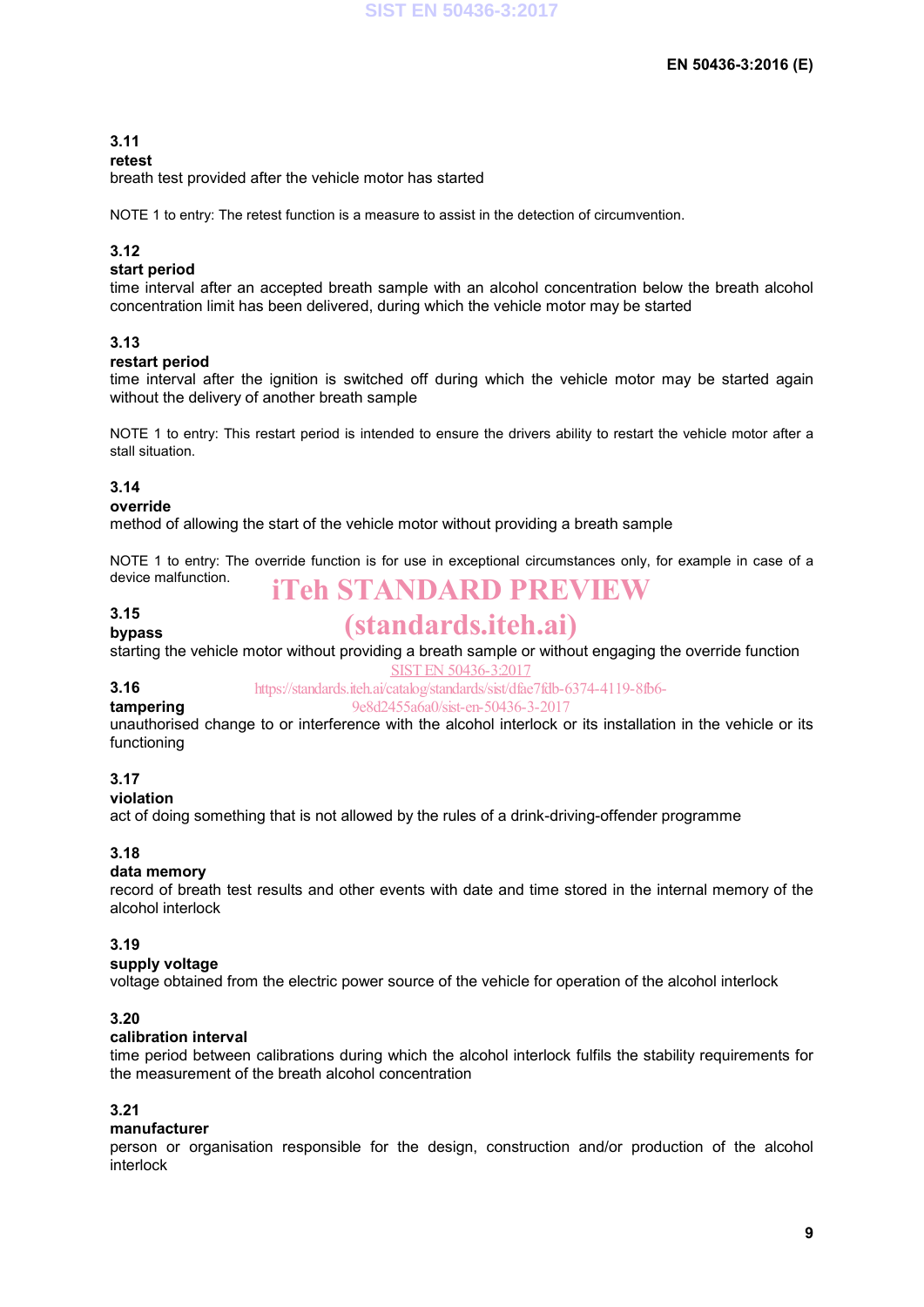#### **3.22**

#### **warm-up time**

duration from power-up of the alcohol interlock until it is ready to accept a breath sample and to fulfil the functional test requirements

#### **3.23**

#### **primary prevention**

prevention of a driver with no current alcohol related driving licence restriction from starting the vehicle motor while under the influence of alcohol

#### **3.24**

#### **secondary prevention**

prevention of a driver with a current alcohol related driving licence restriction from starting the vehicle motor while under the influence of alcohol

### **4 Application of alcohol interlocks as a road safety measure**

#### **4.1 General**

To date, alcohol interlocks have been applied predominantly in the framework of road safety policies, in the beginning exclusively aimed at the secondary prevention of drink-driving among arrested offenders. In recent years, however, especially in Europe, the primary prevention among commercial, professional and even private drivers has become more and more important.<br>**1.2. Primary proventive application** 

## **4.2 Primary preventive application**

### (standards.iteh.ai)

#### *Commercial and professional use*

Installing an alcohol interlock as a general preventive measure in vehicles for the safe transport of persons or goods such as hazardous agoods transporters, florfies, colaches, taxis, trams, trains, motorcycles, boats, snow mobiles or other modes or transportation can reduce accidents and related downtime. An installation can also improve the image of the transport company by increasing road safety, and improve their customers perception of their own safety. Alcohol interlocks may be used as a transport quality instrument for vehicles operated by companies or authorities. They may also be a requirement of employment within an alcohol policy of a company or authority, where they may be used for compliance monitoring.

Several countries have required legally to install alcohol interlocks in certain vehicles (e.g. buses) as a primary preventive application.

#### *Private use by the general driving population*

The control of drink-driving behaviour through alcohol interlocks may also be proposed for private use on a personal voluntary decision basis. In private vehicles, boats, snow mobiles or recreational vehicles the voluntary installation of an alcohol interlock as a preventive measure can help to ensure that vehicle drivers are sober. Furthermore, they can offer reassurance to partners or for example to parents whose children may also drive a vehicle. Interlocks may also be applicable with regard to selfcontrol for families who wish to avoid drink driving under any circumstances, or to insurance companies which may allow a reduced insurance premium for drivers, especially young drivers or drivers with a personal history of alcohol problems.

The self-evaluation of alcohol levels is considered as a major factor in the prevention of alcohol related accidents. If alcohol interlocks are installed in private vehicles, then this will provide an additional means for self-evaluation.

#### *Private use as part of addiction treatment*

In European countries, the number of problem drinkers who voluntarily enter addiction care and have a valid driver's license, is much larger than the number of drink-driving offenders who are eligible to enter a mandatory alcohol interlock programme. These persons are probably higher motivated to use an